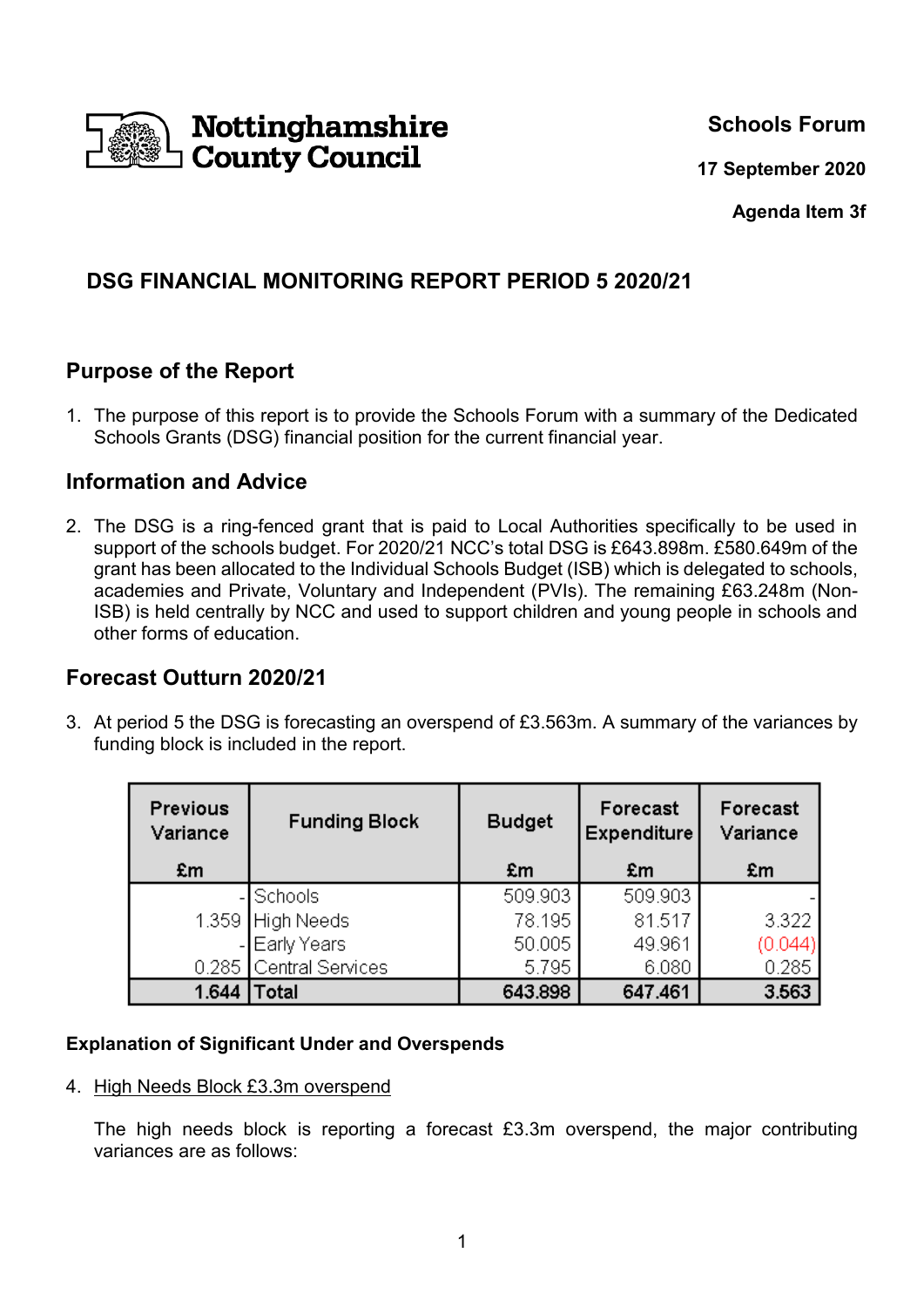• £3.2m overspend (£1.5m overspend period 2) on EHCP specialist provision. This is made up of:

- £1.9m for EHCP specialist provision and is based on numbers currently on roll and projected net growth of 5 per month. The lack of special school places is having an impact with 50 new starters in September 2020 and 30 CYP with a pending start date, which is the highest ever September intake. There is a risk that the overspend will increase in future months due to the same reason.

- £0.5m overspend for Looked After Children (LAC) Specialist Provision which relates to LAC residing and educated in other local authority areas. There are currently 42 LAC being funded compared to 20 last year.

- £0.9m overspend on Post 16 EHCP Further Education. The specialist colleges have started submitting their intake for September 2020 and Portland are showing a 33% increase on last academic year which is the main cause of the overspend. There is a risk that the overspend on this budget will increase further when mainstream colleges submit their September intake figures in October at the earliest.

• £0.2m overspend due to an adjustment to the import/export numbers for pupils educated in other local authority areas.

| Period 2<br>Forecast<br>variance | Change | <b>Service</b>                                                                   | <b>Budget</b><br><b>Allocation</b><br>2020/21 | <b>Forecast</b><br><b>Expenditure</b><br>2020/21 | Variance<br>2020/21 |
|----------------------------------|--------|----------------------------------------------------------------------------------|-----------------------------------------------|--------------------------------------------------|---------------------|
| £000                             | £000   |                                                                                  | £000                                          | £000                                             | £000                |
|                                  |        | 8 Special School Budgets (Including Academy place funding paid directly by ESFA) | 26,629                                        | 26,637                                           | 8                   |
|                                  |        | - Special School Equipment                                                       | 823                                           | 823                                              |                     |
| (45)                             |        | (72) Special School Hub                                                          | 235                                           | 118                                              | (117)               |
|                                  |        | - Place Funding for AP, CCP and FE providers.                                    | 1,190                                         | 1,190                                            |                     |
|                                  |        | 117 Mainstream Enhanced Provision                                                | 441                                           | 558                                              | 117                 |
| (80)                             |        | 9 Inclusion Services                                                             | 3,546                                         | 3,475                                            | (71)                |
|                                  |        | Devolved Partnership Funding                                                     | 4,979                                         | 4,979                                            |                     |
|                                  |        | Partnership Team                                                                 | 731                                           | 731                                              |                     |
|                                  |        | SEN Home to School Transport                                                     | 1,764                                         | 1,764                                            |                     |
|                                  |        | - Post 16 High Needs (outside of special schools and academies)                  | 5,100                                         | 5,100                                            |                     |
| 1,484                            |        | 1,692  Independent Non Maintained Schools and Alternative Provision (EHC Plan)   | 13,301                                        | 16,477                                           | 3,176               |
|                                  |        | 5 Independent Non Maintained Schools and Alternative Provision (Non EHC Plan)    | 1,183                                         | 1,188                                            |                     |
|                                  |        | Targetted HLN                                                                    | 6,104                                         | 6,104                                            |                     |
|                                  |        | Additional family needs                                                          | 8,555                                         | 8,555                                            |                     |
|                                  |        | -  Family Network Funding                                                        | 1,306                                         | 1,306                                            |                     |
|                                  |        | (6) Health Related Education Team, Physical Disability unit and Residential      | 1,421                                         | 1,415                                            | (6)                 |
|                                  |        | <b>ISEND Divisional Costs</b>                                                    | 887                                           | 887                                              |                     |
|                                  |        | 210 Import/ Export Adjustment                                                    |                                               | 210                                              | 210                 |
| 1,359                            |        | $1,963$ Total                                                                    | 78,195                                        | 81,517                                           | 3,322               |

• £0.1m underspend in the Inclusion Service mainly due to vacant posts.

## 5. Early Years Block £0.044m underspend **(see Appendix A)**

The forecast for 2020/21 has been calculated by Children and Families Finance and is based on the trend in termly pupil number fluctuations continuing from 2019/20 into 2020/21. For 2020/21 the funding received by Nottinghamshire has been calculated on the number of children recorded on the Jan 2020 census and an estimate of the Jan 2021 census.

Funding = 
$$
5/12
$$
 Jan 2020 +  $7/12$  Jan 2021 (estimated)

The forecast is showing a small underspend taking into account the additional 10p per hour temporarily agreed for 2020/21. Payments made to providers are based on the number of children recorded on the termly school census or headcount return, this means that the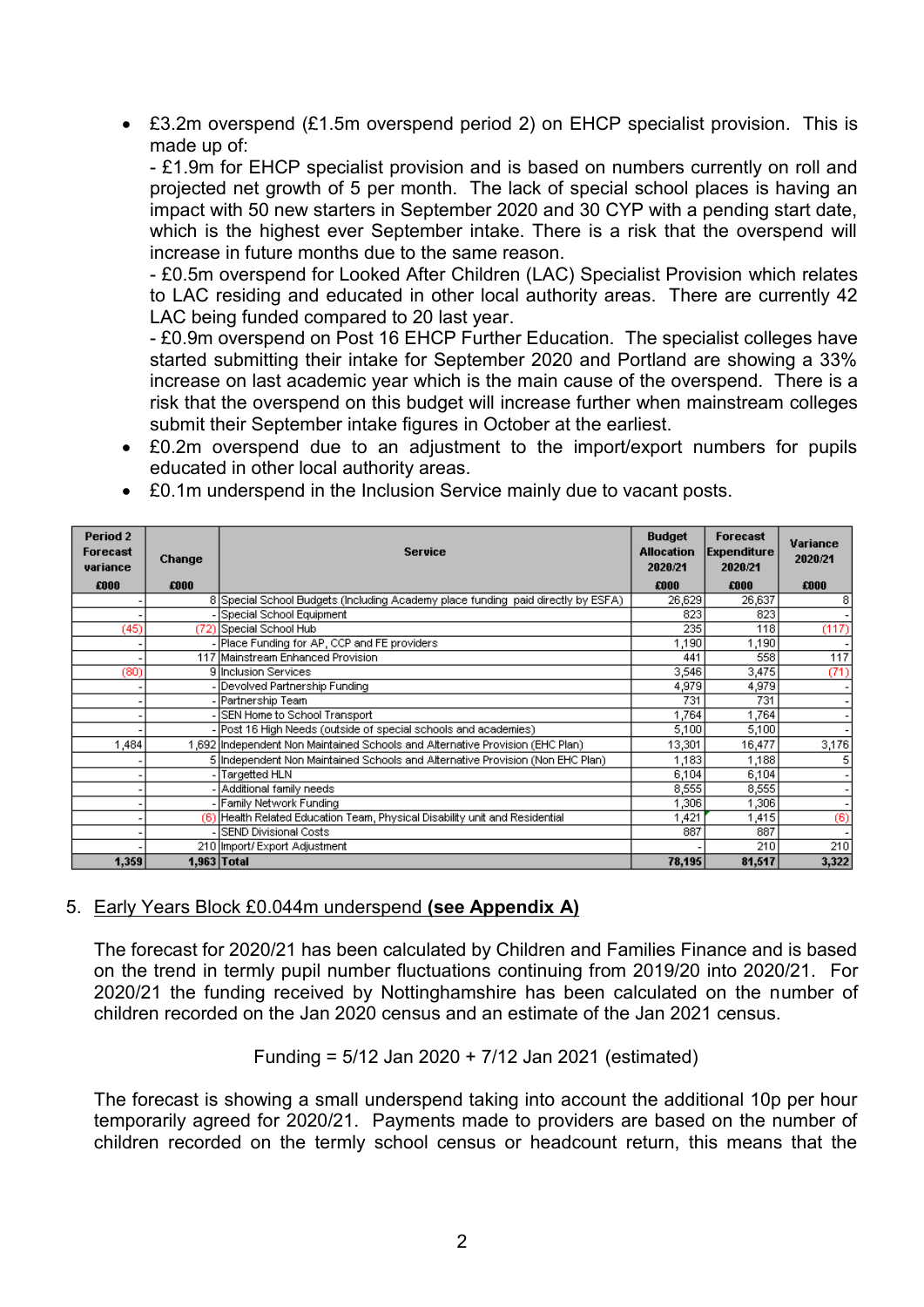number of places funded by the Early Years Block can fluctuate dramatically from term to term.

The local authority has received confirmation of the 2019/20 Early Years Block funding allocation and this is less than the amount estimated for that year. A query has been raised with the Education Skills Funding Agency to clarify if this correct and the reason for it.

6. Central School Services Block £0.3m overspend

The earlier report, Central School Services Block Funding 2020/21 (agenda item 3e), outlines the circumstances for this overspend and the proposal for it to be met from the Non ISB reserve for 2020/21and the action to be taken to address it for 2021/22 and beyond.

#### **Use of the Schools (Non-ISB) Reserve**

- 7. The accumulated Schools (Non-ISB) Reserve was £5.709m at the beginning of 2020/21.
- 8. At the June Schools Forum meeting it was agreed to carry forward of £0.686m of underspends from 2019/20 to support services in 2020/21. In addition, a £0.026m carry forward for the Early Years Inclusion Fund to provide 2 free Early Years SEND conferences, was also agreed by the forum in February.
- 9. Nottinghamshire's funding for the Central School Services Budget has been calculated incorrectly for 2018/19 and 2019/20 resulting in an overpayment of £241,082. This was due to the treatment of the Copyright Licence as part of the historic spend which was incorrect. This will be recovered by the ESFA during 2020/21 and will need to be met from the Non-ISB reserve.
- 10.Based on the net effect of the in-year variances detailed in this report, there is currently a forecast deficit of £0.076m on the general element of the reserve at 31 March 2021. The earmarked growth funding of £2.936m offsets this deficit meaning that the overall DSG position is a net surplus reserve of £2.860m. A recovery plan will be needed to address the deficit which should include establishing a reasonable level for the reserve in this and future years acknowledging that there is limited opportunities to add to it.

| <b>Non ISB Reserve</b>                                    | Earmarked<br>for Growth | General | <b>Total</b> |
|-----------------------------------------------------------|-------------------------|---------|--------------|
|                                                           | £m                      | £m      | £m           |
| Balance bought forward 01.04.2020                         | 1.520                   | 4.189   | 5.709        |
| 2019/20 carry forwards agreed by Schools Forum            | (0.251)                 | (0.461) |              |
| Early Years Block Adjustment 2019/20 TBC                  |                         |         |              |
| 2020/21 Uncommitted Growth Funding                        | 1.667                   |         |              |
| Central Schools Services Block recovery of overpayment    |                         | (0.241) |              |
| Forecast High Needs Block Overspend 2020/21               |                         | (3.322) |              |
| Forecast Early Years Block Underspend 2020/21             |                         | 0.044   |              |
| Forecast Central Schools Services Block overspend 2020/21 |                         | (0.285) |              |
| Balance carried forward 31.03.2021 surplus/(deficit)      | 2.936                   | (0.076) | 2.860        |